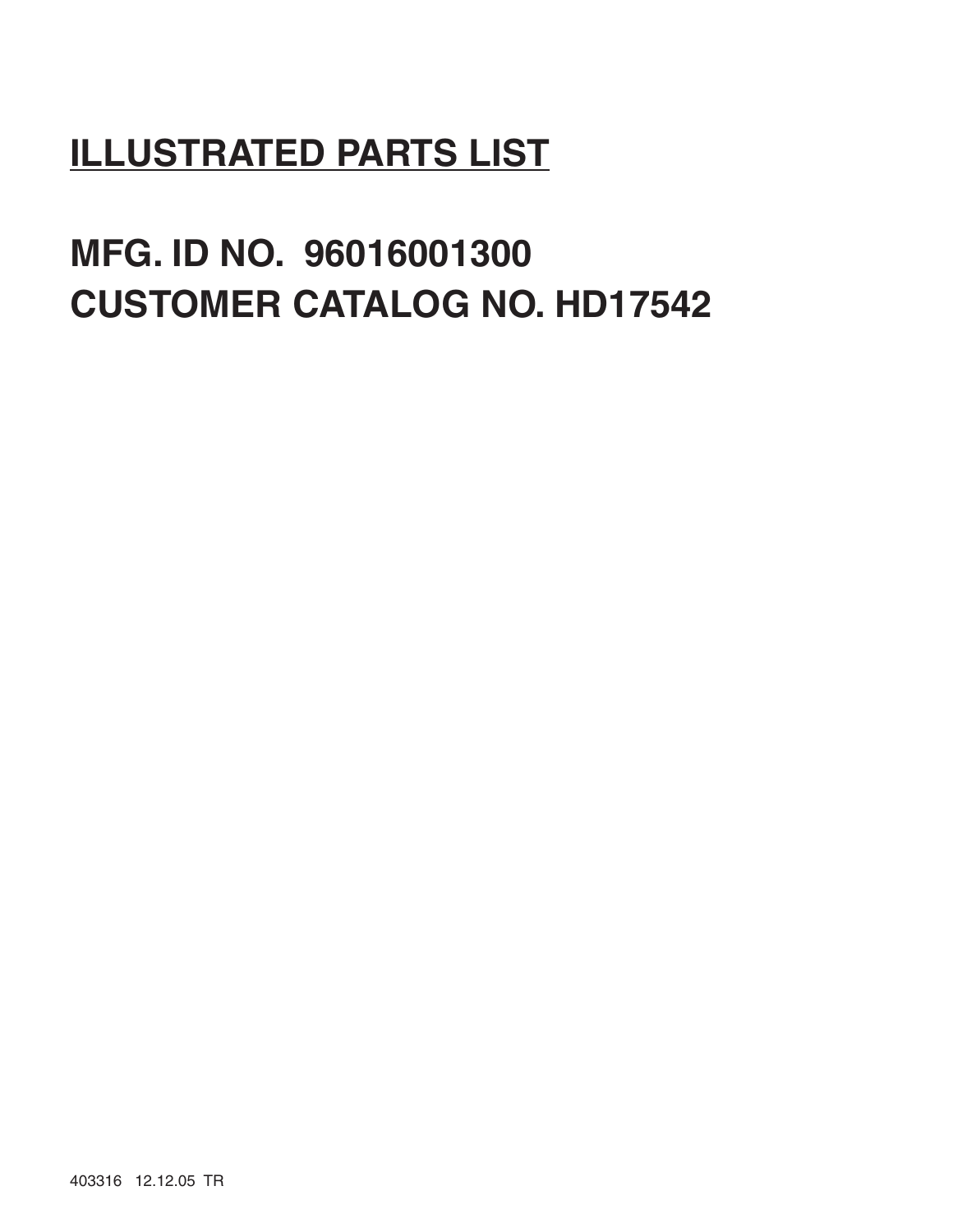**TRACTOR - - MODEL NUMBER HD17542 (96016001300)**

#### **DECALS**



| -6 | 179128 | Decal, Deck "B" 42"          |
|----|--------|------------------------------|
|    | 401129 | Decal, Side Panel            |
| -8 | 170563 | Decal, Warning Mult-Language |

| IVU.                | IVU.   | <b>DEJUNIFIJUN</b> |
|---------------------|--------|--------------------|
| 9                   | 172740 | Decal, Fender L    |
| 10                  | 157140 | Decal, Fender D    |
| 11                  | 191619 | Decal, Ins Strg V  |
| 14                  | 160396 | Decal, V-Belt So   |
| 16                  | 186163 | Decal, Hood Rh     |
| 20                  | 145005 | Decal, Bat Dan/I   |
| $\omega_{\rm{eff}}$ | 138311 | Decal, Handle Li   |
| $\sim$ $\sim$       | 403315 | Manual, Operato    |
|                     | 100010 |                    |

al, Bat Dan/Psn -- 138311 Decal, Handle Lft Height Adjust<br>-- 403315 Manual, Operator's E&F - - 403315 Manual, Operator's E&F 403316 Manual, Parts E&F

**WHEELS & TIRES KEY PART** 



| NO. | NO.        | <b>DESCRIPTION</b>                          |
|-----|------------|---------------------------------------------|
| 1   | 59192      | Cap Valve Tire                              |
| 2   | 65139      | <b>Stem Valve</b>                           |
| 3   | 106222X    | Tire F Ts 15 x 6 0 - 6 Service              |
| 4   | 59904      | Tube Front (Service Item Only)              |
| 5   | 106732X421 | Rim Asm 6" Front Service                    |
| 6   | 278H       | Fitting Grease (Front Wheel Only)           |
|     | 9040H      | <b>Bearing Flange (Front Wheel</b><br>Only) |
| 8   | 106108X421 | Rim Asm 8" Rear Service                     |
| 9   | 124635X    | Tire R Ts 18 x 8.5-8 Service                |
| 10  | 7152J      | Tube Rear (Service Item Only)               |
| 11  | 104757X421 | Cap Axle 1 50 x 1 00                        |
|     | 144334     | Sealant, Tire (10 oz. Tube)                 |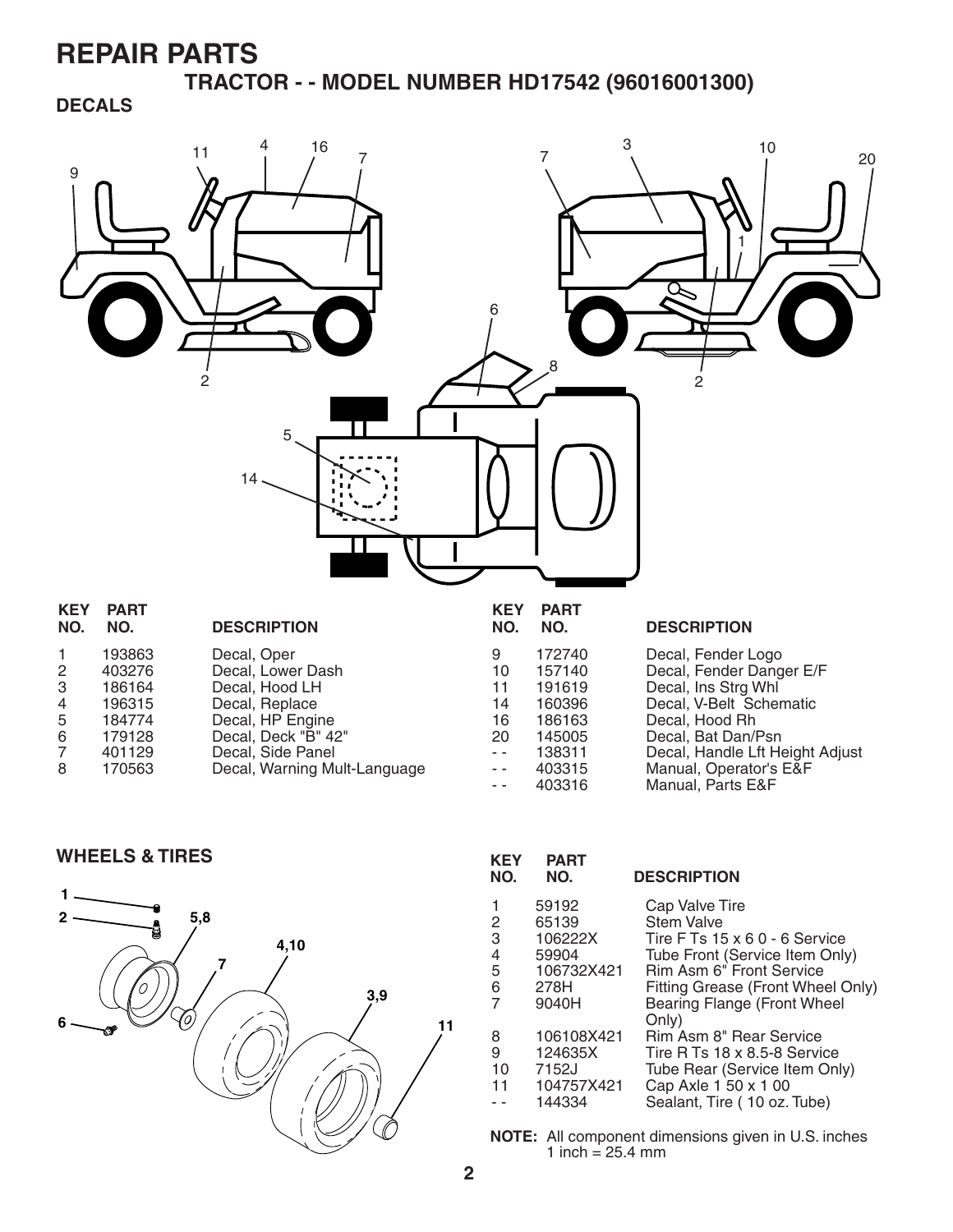### **REPAIR PARTS TRACTOR - - MODEL NUMBER HD17542 (96016001300)**

#### **SCHEMATIC**

03059\_197428

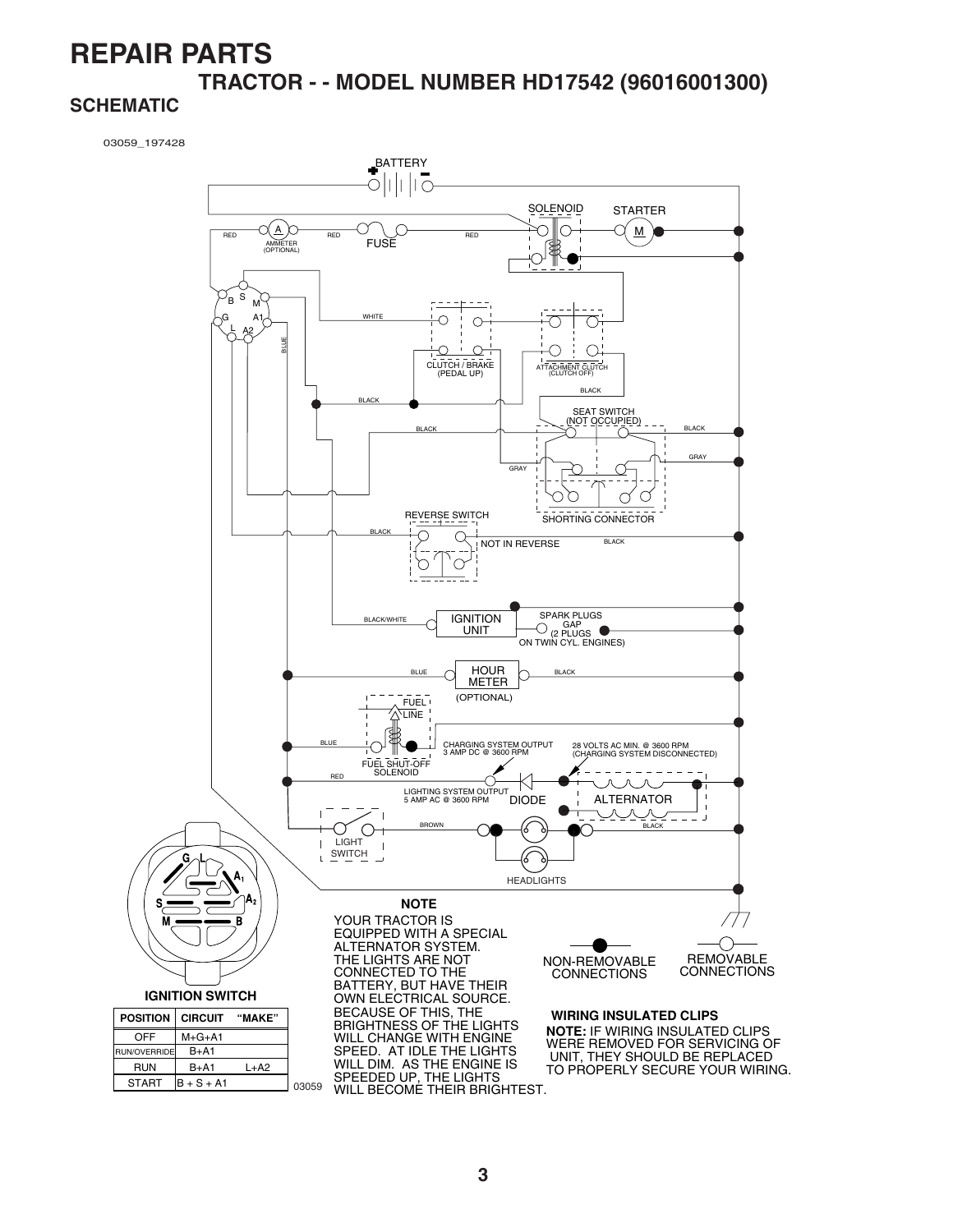**TRACTOR - - MODEL NUMBER HD17542 (96016001300) ELECTRICAL**

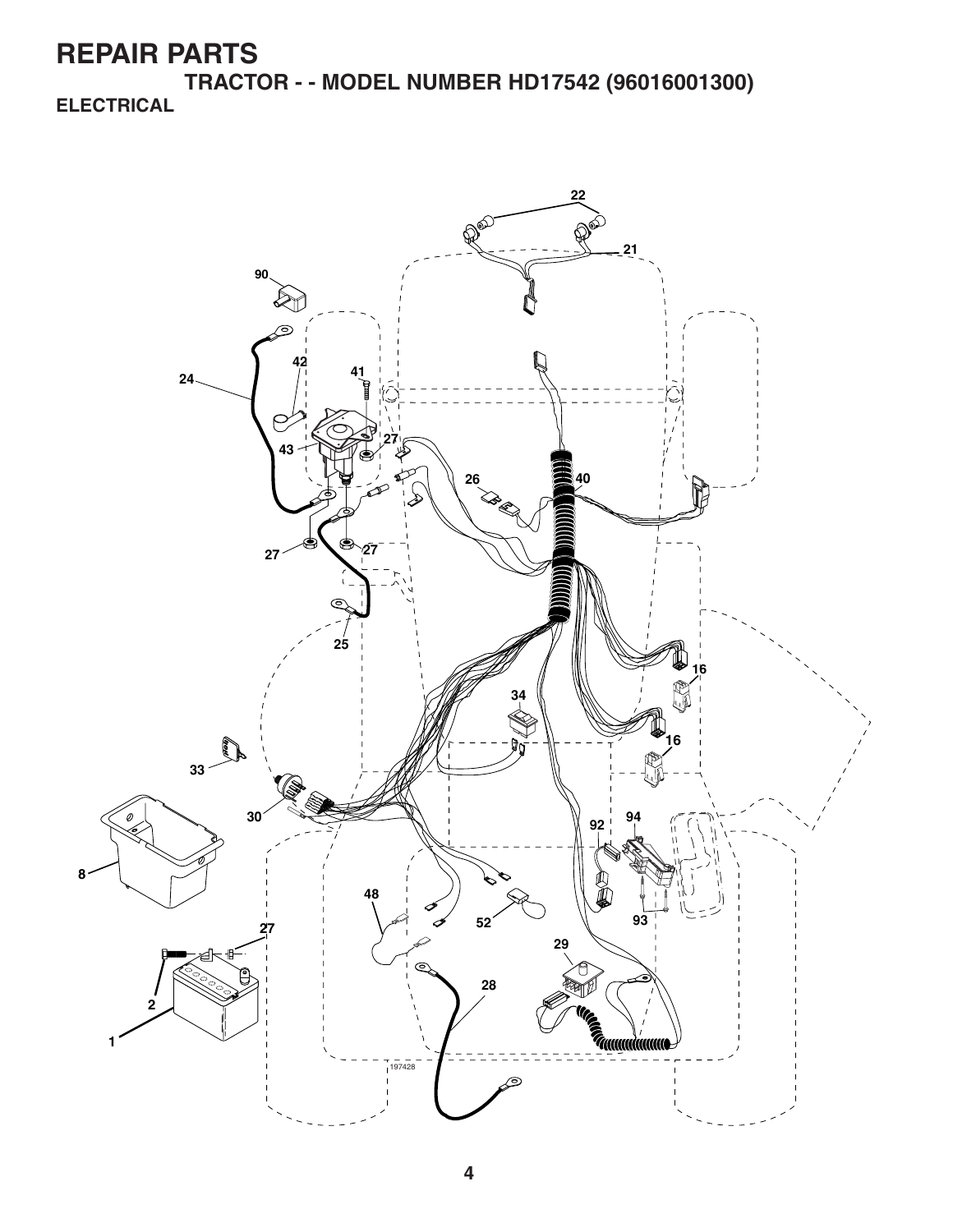**TRACTOR - - MODEL NUMBER HD17542 (96016001300) ELECTRICAL**

|                | <b>KEY PART</b> |                                    |
|----------------|-----------------|------------------------------------|
| NO.            | NO.             | <b>DESCRIPTION</b>                 |
| 1              | 163465          | Battery 12 Volt 25 Amp             |
| $\overline{2}$ | 74760412        | Bolt Hex Hd 1/4-20 unc x 3/4       |
| 8              | 176689          | <b>Box Battery</b>                 |
| 16             | 176138          | Switch Interlock Push - In         |
|                | 21 183759       | Harness Asm Light W/4152J          |
|                | 22 4152J        | Bulb Light #1156                   |
| 24             | 4799J           | Cable Battery 6 Ga. 11"red         |
|                | 25 146147       | Cable Battery 6 Ga. w/16 wire, red |
|                | 26 175158       | Fuse 20 AMP                        |
|                | 27 73510400     | Nut Keps Hex 1/4-20 unc            |
|                | 28 4207J        | Cable Ground 6 Ga. 12" black       |
|                | 29 192749       | <b>Switch Seat</b>                 |
|                | 30 193350       | Switch Ign                         |
|                | 33 140401       | Key Ign                            |
|                | 34 110712X      | Switch Light/Reset                 |
|                | 40 197428       | Harness Ign                        |
|                | 41 71110408     | Bolt Blk Fin Hex 1/4-20 x 1/2      |
| 42             | 131563          | Cover Terminal Red                 |
|                | 43 192507       | Solenoid                           |
|                | 48 140844       | Adapter Ammeter                    |
| 52             | 141940          | <b>Protection Wire Loop</b>        |
|                | 90 180449       | Cover Terminal                     |
|                | 92 196615       | Harness Pigtail                    |
|                | 93 192540       | Screw Plastite 10-14 x 2.0         |
| 94             | 191834          | Module Reverse ROS                 |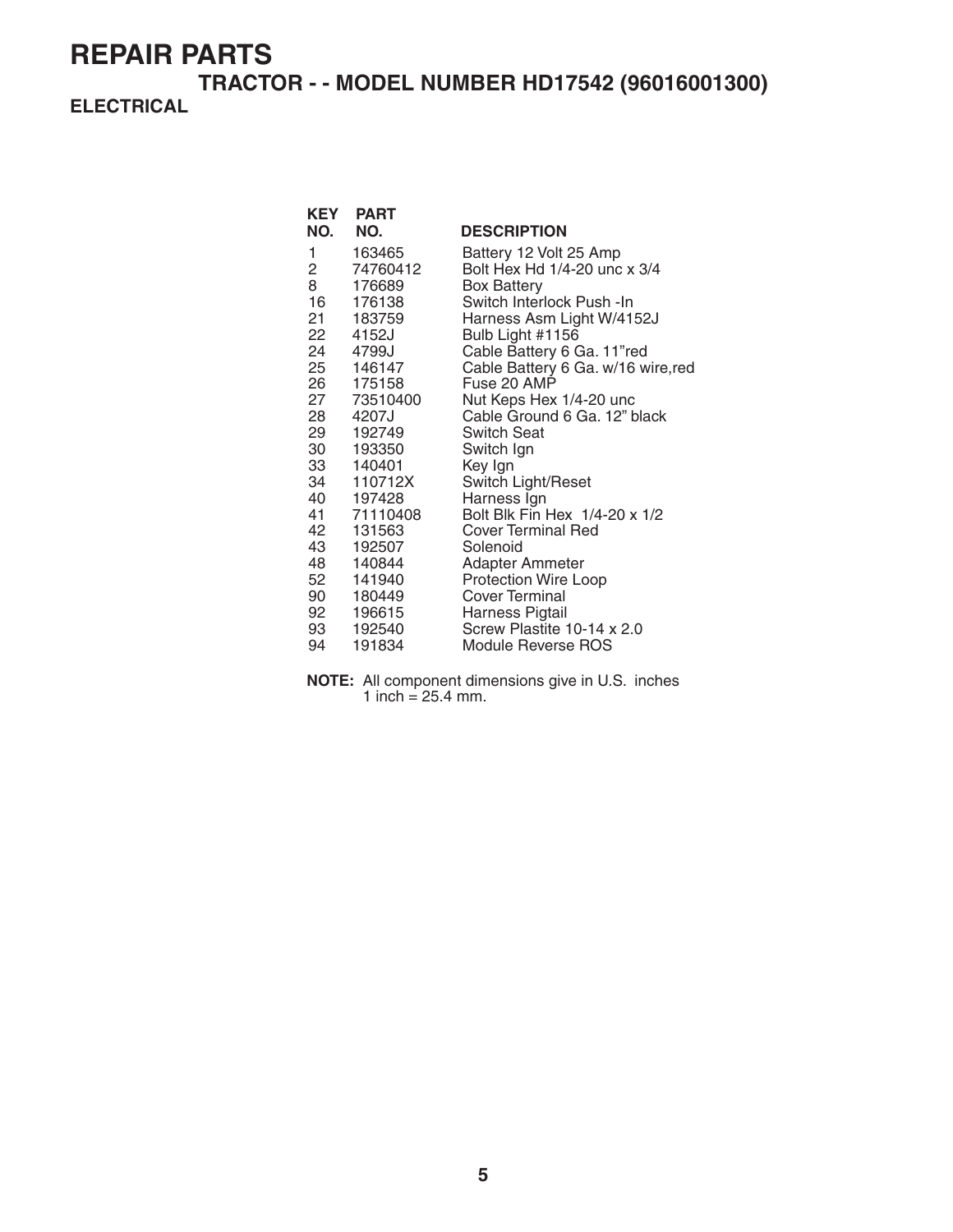**TRACTOR - - MODEL NUMBER HD17542 (96016001300) CHASSIS AND ENCLOSURES**

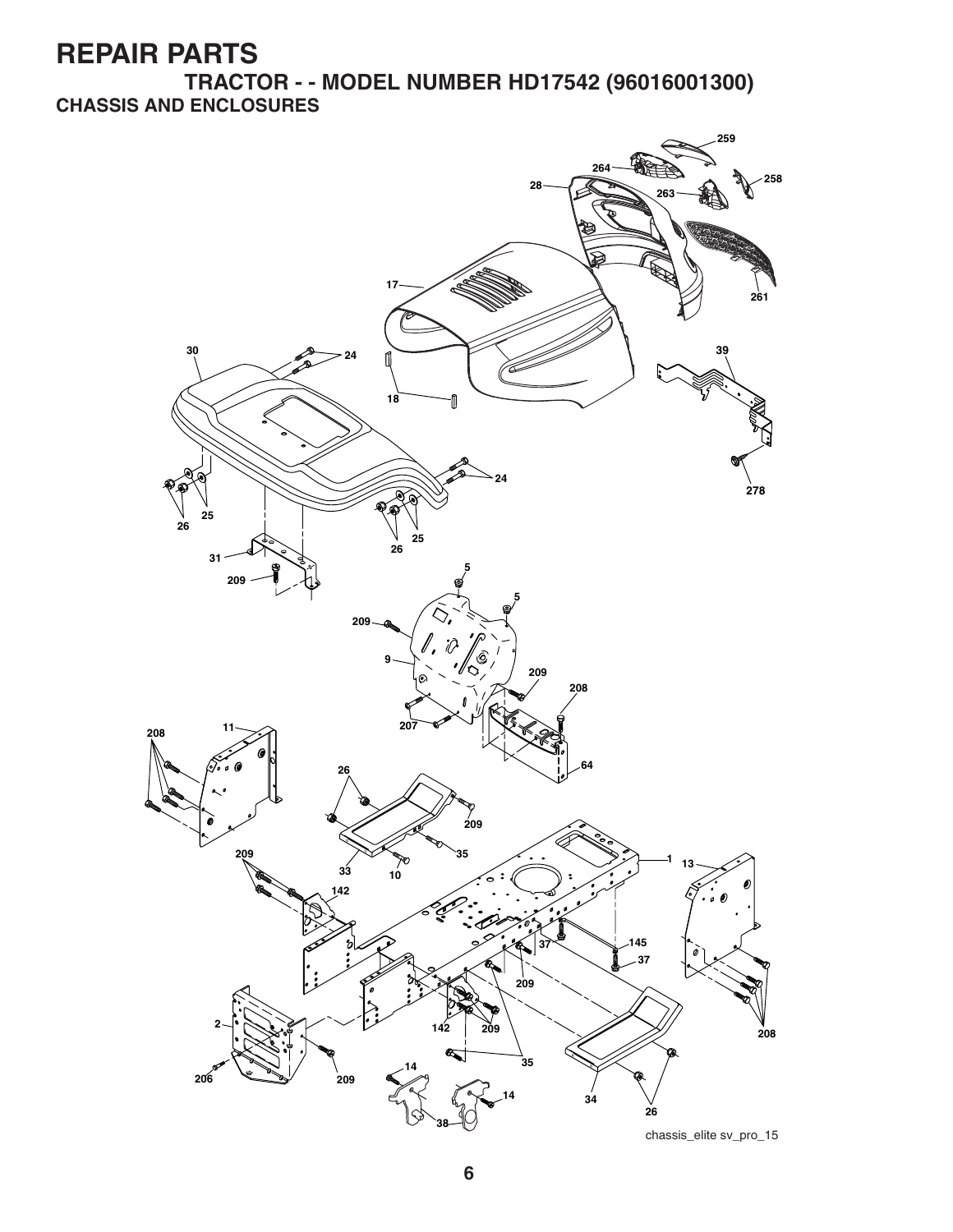#### **TRACTOR - - MODEL NUMBER HD17542 (96016001300) CHASSIS AND ENCLOSURES**

| <b>KEY</b><br>NO. | <b>PART</b><br>NO. | <b>DESCRIPTION</b>                    |
|-------------------|--------------------|---------------------------------------|
| 1                 | 174619             | Chassis                               |
| $\overline{c}$    | 176554             | Drawbar                               |
| 5                 | 155272             | <b>Bumper Hood/Dash</b>               |
| 9                 | 193510X010         | Dash                                  |
| 10                | 72140608           | Bolt Carriage 3/8-16 x 1              |
| 11                | 174996             | Panel Dash Lh                         |
| 13                | 179174X010         | Panel Dash Rh                         |
| 14                | 17490608           | Screw Thdrol 3/8-16 x 1-1/4           |
| 17                | 183394X428         | Hood                                  |
| 18                | 184921             | <b>Bumper Hood</b>                    |
| 24                | 74780616           | Bolt Fin Hex 3/8-16 x 1 Gr. 5         |
| 25                | 19131312           | Washer 13/32 x 13/16 x 12 Ga.         |
| 26                | 73800600           | Nut Lock Hex W/Ins 3/8-16 unc         |
| 28                | 183828             | Grille Asm (Includes Key No. 258-264) |
| 30                | 192526X428         | <b>Fender Footrest STLT Pnt</b>       |
| 31                | 136619             | <b>Bracket Support Fender</b>         |
| 33                | 179716X428         | Footrest Pnt Lh                       |
| 34                | 179717X428         | <b>Footrest Pnt Rh</b>                |
| 35                | 72110606           | Bolt Rdhd Sht Sqnk 3/8-16 x 3/4       |
| 37                | 17490508           | Screw Thdrol 6/16-18 x 1/2 TYT        |
| 38                | 175710             | Bracket Asm. Pivot Mower Rear         |
| 39                | 174714             | <b>Bracket Pivot</b>                  |
| 64                | 154798             | Dash Lower STLT                       |
| 142               | 175702             | <b>Plate Reinforcement STLT</b>       |
| 145               | 156524             | Rod Pivot Chassis/Hood                |
| 206               | 170165             | Bolt Shoulder 5/16-18                 |
| 207               | 17670508           | Screw Thdrol 5/16-18 x 1/2            |
| 208               | 17670608           | Screw Thdrol 3/8-16 x 1/2             |
| 209               | 17000612           | Screw Hex Wsh Thdr. 3/8-16 x 3/4      |
| 258               | 183835X599         | Lens RH                               |
| 259               | 183834X599         | Lens LH                               |
| 261               | 183829X428         | <b>Insert Grille</b>                  |
| 263               | 183833             | <b>Bezel RH</b>                       |
| 264               | 183832             | Bezel LH                              |
| 278               | 191611             | Screw 10 x 3/4 Single Lead-Hex        |
| . .               | 187801             | Plug Dome                             |
| - -               | 5479J              | Plug Btn Blk .359                     |

**NOTE:** All component dimensions given in U.S. inches 1 inch  $= 25.4$  mm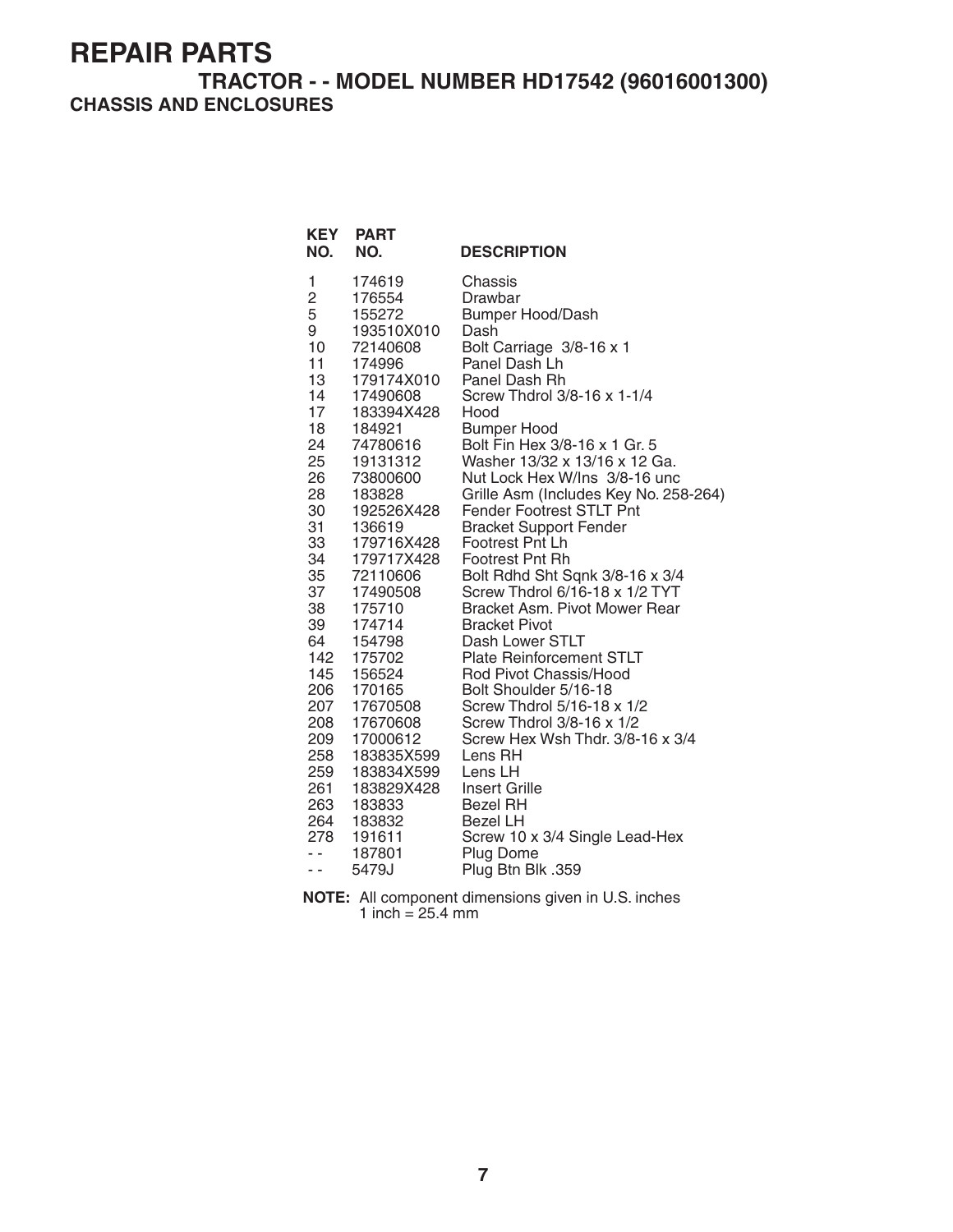**TRACTOR - - MODEL NUMBER HD17542 (96016001300)**

**DRIVE**



drive-fender\_49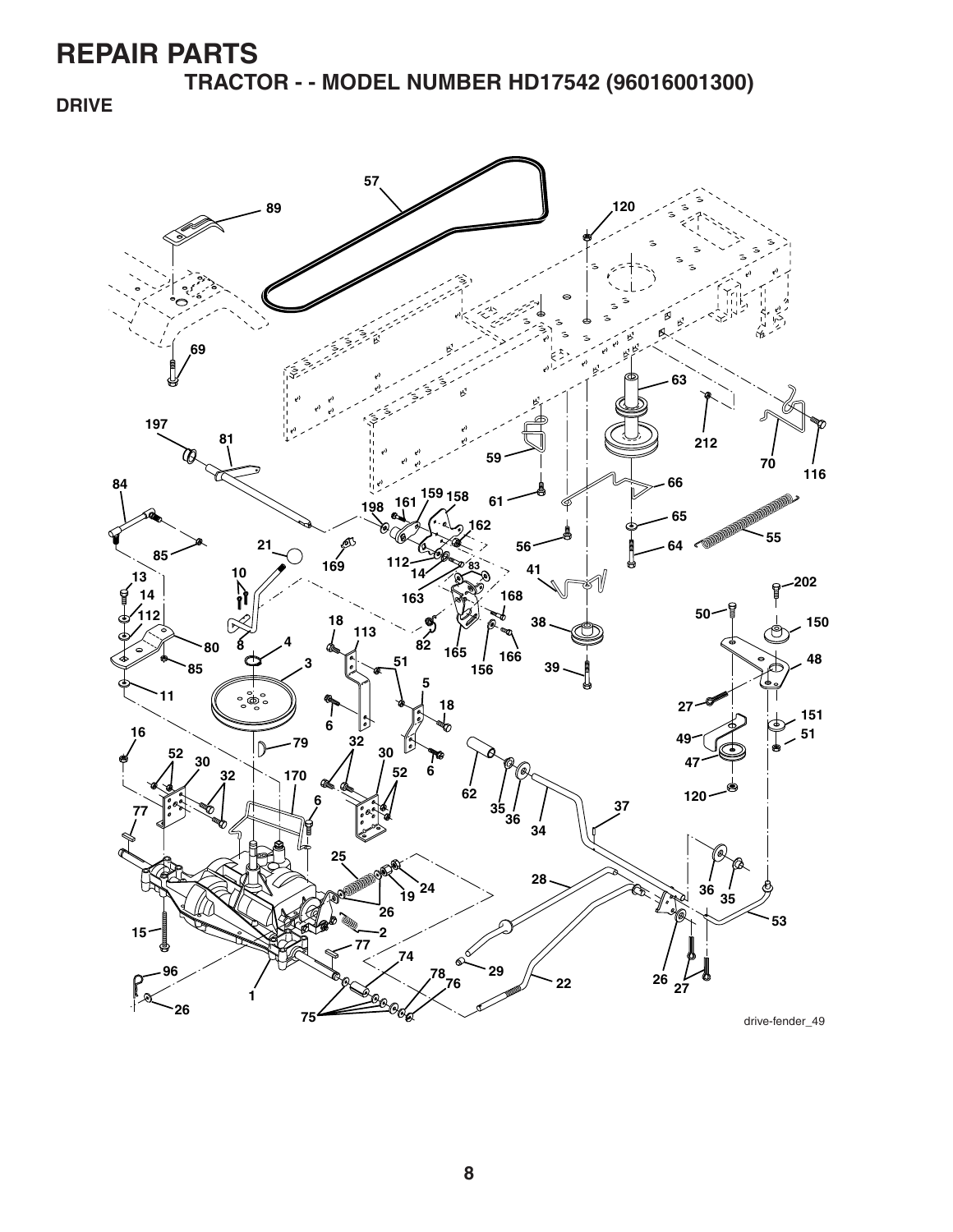#### **TRACTOR - - MODEL NUMBER HD17542 (96016001300)**

#### **DRIVE**

| <b>KEY</b><br>NO. | <b>PART</b><br>NO.   | <b>DESCRIPTION</b>                                                       | <b>KEY</b><br>NO. | <b>PART</b><br>NO. | <b>DESCRIPTION</b>                                               |
|-------------------|----------------------|--------------------------------------------------------------------------|-------------------|--------------------|------------------------------------------------------------------|
| 1                 | <u>.</u>             | Transaxle Dana (D4360-140)                                               | 62                | 8883R              | Cover Pedal Blk Round                                            |
|                   |                      | (Order parts from transaxle manu-                                        | 63                | 175410             | <b>Engine Pulley</b>                                             |
|                   |                      | facturer)                                                                | 64                | 173937             | <b>Bolt Hex</b>                                                  |
| 2                 | 146682               | Spring Return Brake T/a Zinc                                             | 65<br>66          | 10040700           | Washer Lock Hvy Hlcl Spr 7/16                                    |
| 3<br>4            | 123666X<br>12000028  | Pulley Transaxle 18" tires<br>Ring Retainer # 5100-62                    | 69                | 154778<br>142432   | Keeper Belt Engine Foolproof<br>Screw Hex wsh HiLo 1/4 x 1/2 unc |
| 5                 | 121520X              | Strap Torque 30 Degrees                                                  | 70                | 134683             | Guide Belt Mower Drive RH                                        |
| 6                 | 17000512             | Screw 5/16-18 X 3/4                                                      | 74                | 109502X            | Spacer Axle                                                      |
| 8                 | 192706               | Rod Shift Fender Adjust Lt                                               | 75                | 121749X            | Washer 25/32 x 1 1/4 x 16 Ga.                                    |
| 10                | 76020416             | Pin Cotter 1/8 X 1 Cad                                                   | 76                | 12000001           | E-ring #5133-75                                                  |
| 11                | 105701X              | Washer Plate Shf 388 Sq Hole                                             | 77                | 123583X            | Key Square 2 0 x 1845/1865                                       |
| 13                | 74550412             | Bolt 1/4-28 Unf Gr. 8 W/Patch                                            | 78                | 121748X            | Washer 25/32 x 1-5/8 x 16 Ga.                                    |
| 14                | 10040400             | Washer Lock Hvy Helical                                                  | 79                | 2228M              | Key Woodruff #9 3/16 x 3/4                                       |
| 15                | 74490544             | Bolt Hex FLGHD 5/16-18 Gr. 5                                             | 80                | 131488             | Arm Shift                                                        |
| 16                | 73800500             | Nut Lock Hex w/ins 5/16-18                                               | 81                | 165594             | Shaft Asm Cross Tapered PMST/                                    |
| 18                | 74780616             | Bolt, Fin Hex 3/8-16 unc x 1 Gr. 5                                       |                   |                    | 20                                                               |
| 19                | 73800600             | Nut Lock 3/8-16 Unc                                                      | 82                | 165711             | Spring Torsion T/a                                               |
| 21                | 106933X              | Knob                                                                     | 83                | 19171216           | Washer 17/32 x 3/4 x 16 Ga.                                      |
| 22                | 130804               | Rod Brake Blk Zinc 26 840                                                | 84                | 166229             | Link Transaxle PMST/18" Zinc                                     |
| 24                | 73350600             | Nut Hex Jam 3/8-16 unc                                                   | 85                | 150360             | Nut Lock Center 1/4 - 28 FNTHD                                   |
| 25                | 106888X              | Spring Rod Brake 2 00 Zinc                                               | 89<br>96          | 192053X428         | <b>Console Shift STLT</b>                                        |
| 26<br>27          | 19131316<br>76020412 | Washer 13/32 x 13/16 x 16 Ga.<br>Pin Cotter 1/8 x 3/4 Cad                | 112               | 4497H<br>19091210  | <b>Retainer Spring 1"</b><br>Washer 9/32 x 3/4 x 10 Ga.          |
| 28                | 175765               | Rod Brake Parking LT/YT                                                  | 113               | 127285X            | Strap Torque LT                                                  |
| 29                | 71673                | Cap Brake Parking                                                        | 116               | 72140608           | Bolt Rdhd Sq Neck 3/8-16 x 1                                     |
| 30                | 174973               | <b>Bracket Mtg Transaxle</b>                                             | 120               | 73900600           | Nut Lock Flg. 3/8-16 unc                                         |
| 32                | 74760512             | Bolt Hex Hd 5/16-18 unc x 3/4                                            | 150               | 175456             | Spacer Retainer                                                  |
| 34                | 175578               | Shaft Asm Pedal Foot                                                     | 151               | 19133210           | Washer 13/32 x 2 x 10                                            |
| 35                | 120183X              | Bearing Nylon Blk 629 Id                                                 | 156               | 166002             | Washer Srrted 5/16ID x 1.125                                     |
| 36                | 19211616             | Washer 21/32 x 1 x 16 Ga.                                                | 158               | 165589             | <b>Bracket Shift Mount</b>                                       |
| 37                | 1572H                | Pin Roll 3/16 X 1"                                                       | 159               | 183900             | Hub Tapered Flange Shift Lt                                      |
| 38                | 179114               | <b>Pulley Composite Flat</b>                                             | 161               | 72140406           | Bolt Rdhd Sqnk 1/4-20 x 3/4                                      |
| 39                | 72110622             | Bolt RDHD 3/8-16 unc x 2-3/4 Gr. 5                                       | 162               | 73680400           | Nut Crownlock 1/4-20 unc                                         |
| 41                | 175556               | Keeper Belt Flat Idler                                                   | 163               | 74780416           | Bolt Hex Fin 1/4-20 unc x 1 Gr. 5                                |
| 47                | 127783               | Pulley Idler V Groove Plastic                                            | 165               | 165623             | <b>Bracket Pivot Lever</b>                                       |
| 48                | 154407               | <b>Bellcrank Asm</b>                                                     | 166               | 17490510           | Screw 5/16-18 x 5/8                                              |
| 49<br>50          | 123205X<br>72110612  | <b>Retainer Belt Style Spring</b><br>Bolt Carr. Sh. 3/8-16 x 1-1/2 Gr. 5 | 168<br>169        | 165492<br>165580   | Bolt Shoulder 5/16-18 x .561                                     |
| 51                | 73680600             | Nut Crownlock 3/8-16 unc                                                 | 170               | 187414             | <b>Plate Fastening</b><br>Keeper Belt Transaxle Gear             |
| 52                | 73680500             | Nut Crownlock 5/16-18 unc                                                | 197               | 169613             | Nyliner Snap-In                                                  |
| 53                | 199652               | Link Clutch                                                              | 198               | 169593             | <b>Washer Nyliner</b>                                            |
| 55                | 105709X              | Spring Return Clutch 6 75                                                | 202               | 72110614           | Bolt RdHd 3/8-16 unc x 1-3/4 Gr. 5                               |
| 56                | 17060620             | Screw 3/8-16 x 1-1/4                                                     | 212               | 145212             | Nut Hexflange Lock                                               |
| 57                | 160855               | V-Belt Ground Drive                                                      |                   |                    |                                                                  |
| 59                | 169691               | Keeper Belt Span Ctr                                                     |                   |                    | NOTE: All component dimensions given in U.S. inches              |
| 61                | 17120614             | 875. Screw 3/8-16 x                                                      |                   | 1 inch = $25.4$ mm |                                                                  |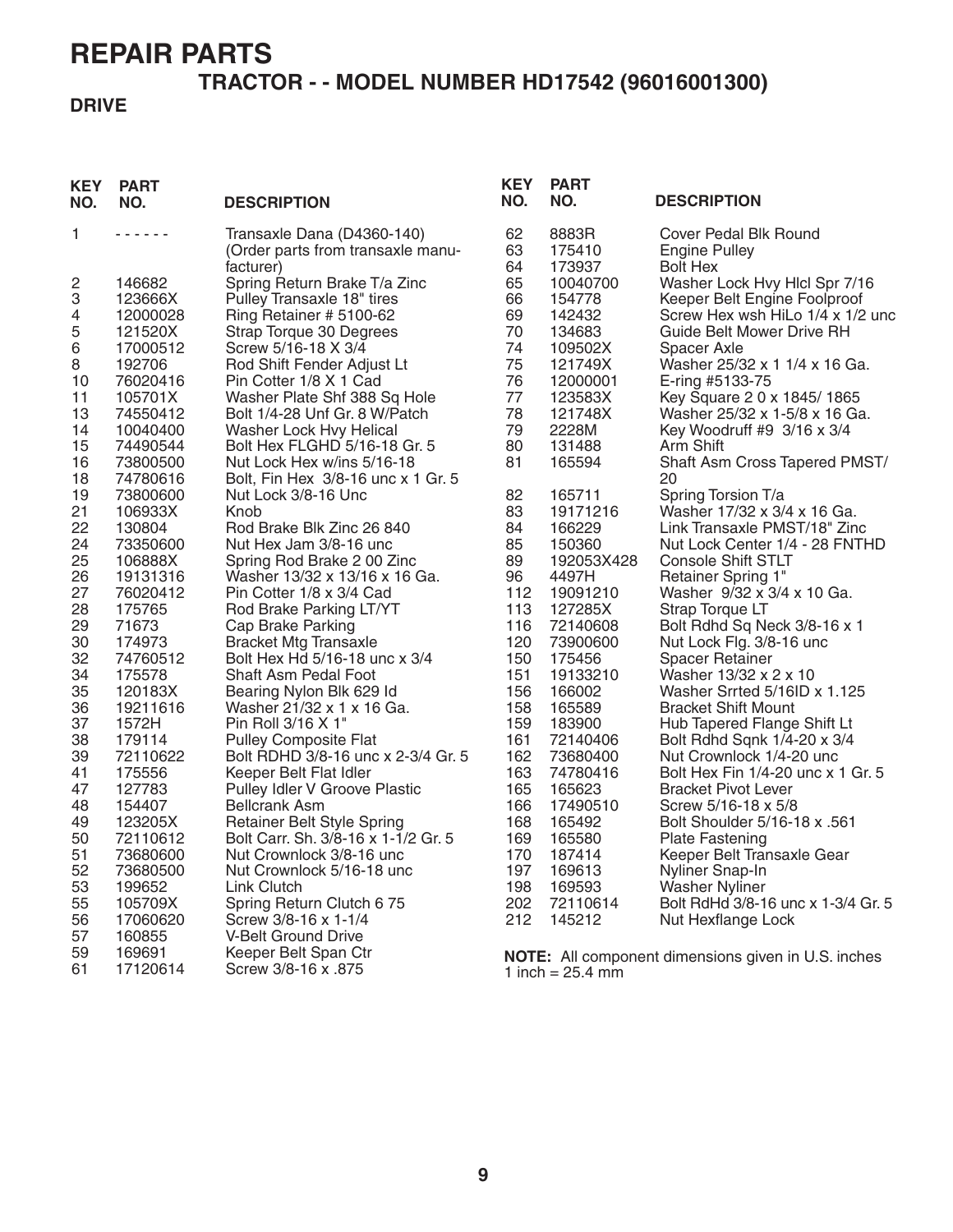**TRACTOR - - MODEL NUMBER HD17542 (96016001300) STEERING ASSEMBLY**

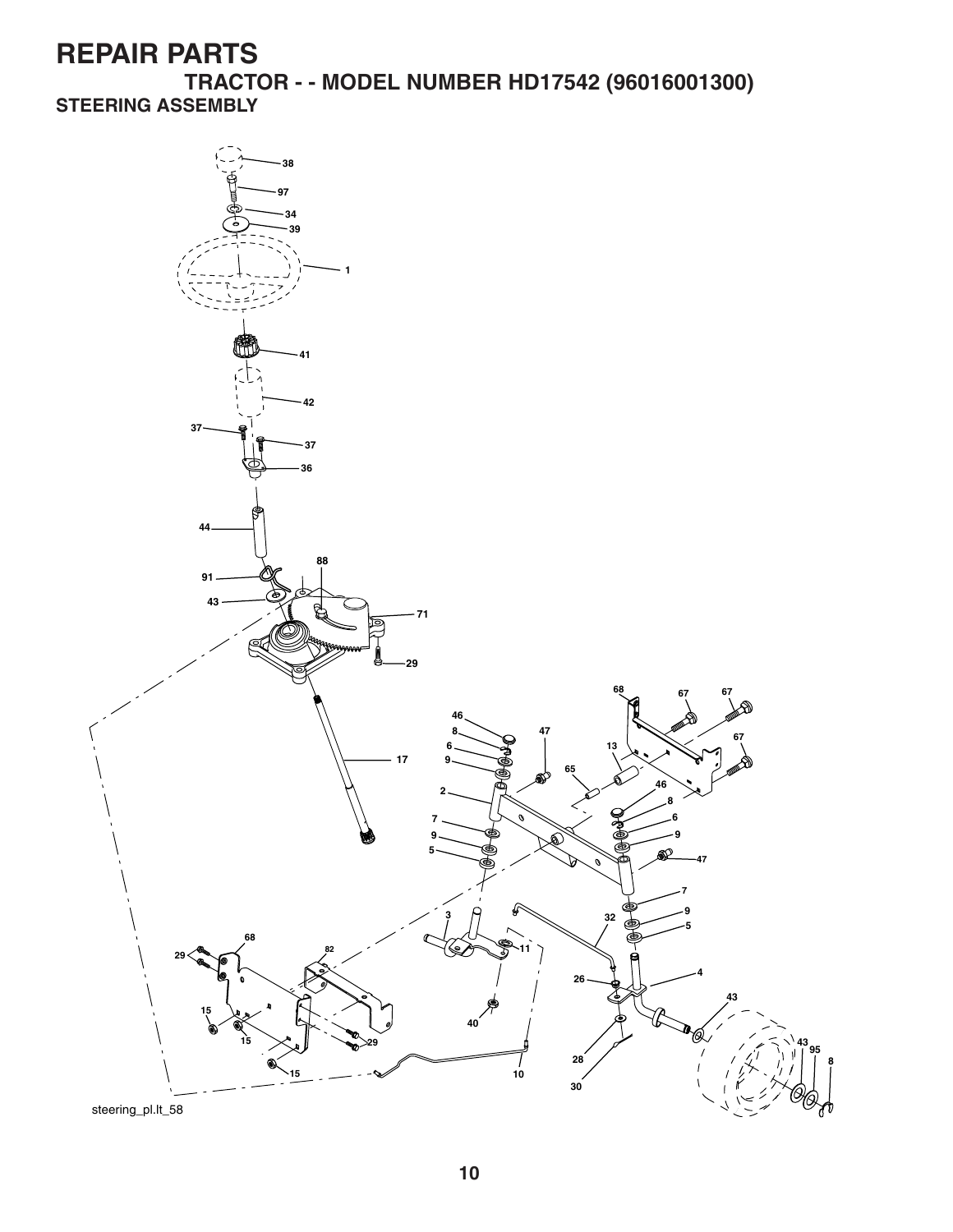**TRACTOR - - MODEL NUMBER HD17542 (96016001300) STEERING ASSEMBLY**

| <b>Wheel Steering Auto Black</b><br>1<br>186780<br>2<br>175131<br>Axle Asm Front<br>3<br>Spindle Asm Lh<br>169840<br>4<br>Spindle Asm Rh<br>169839<br>5<br>Bearing Race Thrust Harden<br>6266H<br>6<br>Washer 25/32 x 1 5/8 x 16 Ga.<br>121748X<br>$\overline{7}$<br>Washer 27/32 x 1 1/4 x 16 Ga.<br>19272016<br>Ring Klip #t5304-75<br>8<br>12000029<br>9<br>3366R<br><b>Bearing Col Strg Blk</b><br>10<br><b>Link Drag Extended</b><br>175121<br>11<br>10040600<br>Lockwasher<br>13<br><b>Spacer Bearing Axle Front</b><br>136518<br>15<br>145212<br>Hex Flange Lock<br>17<br>Shaft Asm Strg<br>190753<br>26<br>Bushing Rod Tie Blk Lt<br>126847X<br>28<br>Washer 13/32 x 7/8 x 16 Ga.<br>19131416<br>29<br>17000612<br>Screw 3/8-16 x 3/4<br>30<br>76020412<br>Pin<br>32<br>Rod Tie Wire Form 19 75 Mech<br>192757<br>34<br>Washer Lock Hvy 5/16<br>10040500<br>36<br>Bushing Strg 5/8 Id Dash<br>155099<br>Screw $TT$ #10-32 x 5 x 3/8 Flange<br>37<br>152927<br>38<br>Insert Cap Strg<br>192916<br>Washer 11/32 ID x 2-3/8 OD 12 Gr.<br>39<br>19113812<br>40<br>73540600<br><b>Nut Crownlock</b><br>41<br>Adaptor Wheel Strg .760<br>186737 |
|---------------------------------------------------------------------------------------------------------------------------------------------------------------------------------------------------------------------------------------------------------------------------------------------------------------------------------------------------------------------------------------------------------------------------------------------------------------------------------------------------------------------------------------------------------------------------------------------------------------------------------------------------------------------------------------------------------------------------------------------------------------------------------------------------------------------------------------------------------------------------------------------------------------------------------------------------------------------------------------------------------------------------------------------------------------------------------------------------------------------------------------------------|
|                                                                                                                                                                                                                                                                                                                                                                                                                                                                                                                                                                                                                                                                                                                                                                                                                                                                                                                                                                                                                                                                                                                                                   |
|                                                                                                                                                                                                                                                                                                                                                                                                                                                                                                                                                                                                                                                                                                                                                                                                                                                                                                                                                                                                                                                                                                                                                   |
|                                                                                                                                                                                                                                                                                                                                                                                                                                                                                                                                                                                                                                                                                                                                                                                                                                                                                                                                                                                                                                                                                                                                                   |
|                                                                                                                                                                                                                                                                                                                                                                                                                                                                                                                                                                                                                                                                                                                                                                                                                                                                                                                                                                                                                                                                                                                                                   |
|                                                                                                                                                                                                                                                                                                                                                                                                                                                                                                                                                                                                                                                                                                                                                                                                                                                                                                                                                                                                                                                                                                                                                   |
|                                                                                                                                                                                                                                                                                                                                                                                                                                                                                                                                                                                                                                                                                                                                                                                                                                                                                                                                                                                                                                                                                                                                                   |
|                                                                                                                                                                                                                                                                                                                                                                                                                                                                                                                                                                                                                                                                                                                                                                                                                                                                                                                                                                                                                                                                                                                                                   |
|                                                                                                                                                                                                                                                                                                                                                                                                                                                                                                                                                                                                                                                                                                                                                                                                                                                                                                                                                                                                                                                                                                                                                   |
|                                                                                                                                                                                                                                                                                                                                                                                                                                                                                                                                                                                                                                                                                                                                                                                                                                                                                                                                                                                                                                                                                                                                                   |
|                                                                                                                                                                                                                                                                                                                                                                                                                                                                                                                                                                                                                                                                                                                                                                                                                                                                                                                                                                                                                                                                                                                                                   |
|                                                                                                                                                                                                                                                                                                                                                                                                                                                                                                                                                                                                                                                                                                                                                                                                                                                                                                                                                                                                                                                                                                                                                   |
|                                                                                                                                                                                                                                                                                                                                                                                                                                                                                                                                                                                                                                                                                                                                                                                                                                                                                                                                                                                                                                                                                                                                                   |
|                                                                                                                                                                                                                                                                                                                                                                                                                                                                                                                                                                                                                                                                                                                                                                                                                                                                                                                                                                                                                                                                                                                                                   |
|                                                                                                                                                                                                                                                                                                                                                                                                                                                                                                                                                                                                                                                                                                                                                                                                                                                                                                                                                                                                                                                                                                                                                   |
|                                                                                                                                                                                                                                                                                                                                                                                                                                                                                                                                                                                                                                                                                                                                                                                                                                                                                                                                                                                                                                                                                                                                                   |
|                                                                                                                                                                                                                                                                                                                                                                                                                                                                                                                                                                                                                                                                                                                                                                                                                                                                                                                                                                                                                                                                                                                                                   |
|                                                                                                                                                                                                                                                                                                                                                                                                                                                                                                                                                                                                                                                                                                                                                                                                                                                                                                                                                                                                                                                                                                                                                   |
|                                                                                                                                                                                                                                                                                                                                                                                                                                                                                                                                                                                                                                                                                                                                                                                                                                                                                                                                                                                                                                                                                                                                                   |
|                                                                                                                                                                                                                                                                                                                                                                                                                                                                                                                                                                                                                                                                                                                                                                                                                                                                                                                                                                                                                                                                                                                                                   |
|                                                                                                                                                                                                                                                                                                                                                                                                                                                                                                                                                                                                                                                                                                                                                                                                                                                                                                                                                                                                                                                                                                                                                   |
|                                                                                                                                                                                                                                                                                                                                                                                                                                                                                                                                                                                                                                                                                                                                                                                                                                                                                                                                                                                                                                                                                                                                                   |
|                                                                                                                                                                                                                                                                                                                                                                                                                                                                                                                                                                                                                                                                                                                                                                                                                                                                                                                                                                                                                                                                                                                                                   |
|                                                                                                                                                                                                                                                                                                                                                                                                                                                                                                                                                                                                                                                                                                                                                                                                                                                                                                                                                                                                                                                                                                                                                   |
|                                                                                                                                                                                                                                                                                                                                                                                                                                                                                                                                                                                                                                                                                                                                                                                                                                                                                                                                                                                                                                                                                                                                                   |
| 42<br><b>Boot Dash Steering</b><br>145054X428                                                                                                                                                                                                                                                                                                                                                                                                                                                                                                                                                                                                                                                                                                                                                                                                                                                                                                                                                                                                                                                                                                     |
| 43<br>Washer 25/32 x 1 1/4 x 16 Ga.<br>121749X                                                                                                                                                                                                                                                                                                                                                                                                                                                                                                                                                                                                                                                                                                                                                                                                                                                                                                                                                                                                                                                                                                    |
| 44<br>190752<br><b>Extension Steering</b>                                                                                                                                                                                                                                                                                                                                                                                                                                                                                                                                                                                                                                                                                                                                                                                                                                                                                                                                                                                                                                                                                                         |
| 46<br>121232X<br>Cap Spindle Fr Top Blk                                                                                                                                                                                                                                                                                                                                                                                                                                                                                                                                                                                                                                                                                                                                                                                                                                                                                                                                                                                                                                                                                                           |
| 47<br>183226<br><b>Fitting Grease</b>                                                                                                                                                                                                                                                                                                                                                                                                                                                                                                                                                                                                                                                                                                                                                                                                                                                                                                                                                                                                                                                                                                             |
| 65<br>160367<br>Spacer Brace Axle                                                                                                                                                                                                                                                                                                                                                                                                                                                                                                                                                                                                                                                                                                                                                                                                                                                                                                                                                                                                                                                                                                                 |
| 67<br>Bolt Rdhd Sq 3/8-16 unc x 2-1/4<br>72110618                                                                                                                                                                                                                                                                                                                                                                                                                                                                                                                                                                                                                                                                                                                                                                                                                                                                                                                                                                                                                                                                                                 |
| 68<br>169827<br>Brace Axle                                                                                                                                                                                                                                                                                                                                                                                                                                                                                                                                                                                                                                                                                                                                                                                                                                                                                                                                                                                                                                                                                                                        |
| 71<br>175146<br><b>Steering Asm</b>                                                                                                                                                                                                                                                                                                                                                                                                                                                                                                                                                                                                                                                                                                                                                                                                                                                                                                                                                                                                                                                                                                               |
| 82<br><b>Bracket Susp Chassis Front</b><br>199978                                                                                                                                                                                                                                                                                                                                                                                                                                                                                                                                                                                                                                                                                                                                                                                                                                                                                                                                                                                                                                                                                                 |
| 88<br>Bolt Shoulder 7/16-20<br>175118<br>91<br>175553                                                                                                                                                                                                                                                                                                                                                                                                                                                                                                                                                                                                                                                                                                                                                                                                                                                                                                                                                                                                                                                                                             |
| <b>Clip Steering</b><br>95<br>188967<br>Washer Hardened                                                                                                                                                                                                                                                                                                                                                                                                                                                                                                                                                                                                                                                                                                                                                                                                                                                                                                                                                                                                                                                                                           |
| 97<br>74780564<br>Bolt 5/16-18 unc x 4" L Gr. 5                                                                                                                                                                                                                                                                                                                                                                                                                                                                                                                                                                                                                                                                                                                                                                                                                                                                                                                                                                                                                                                                                                   |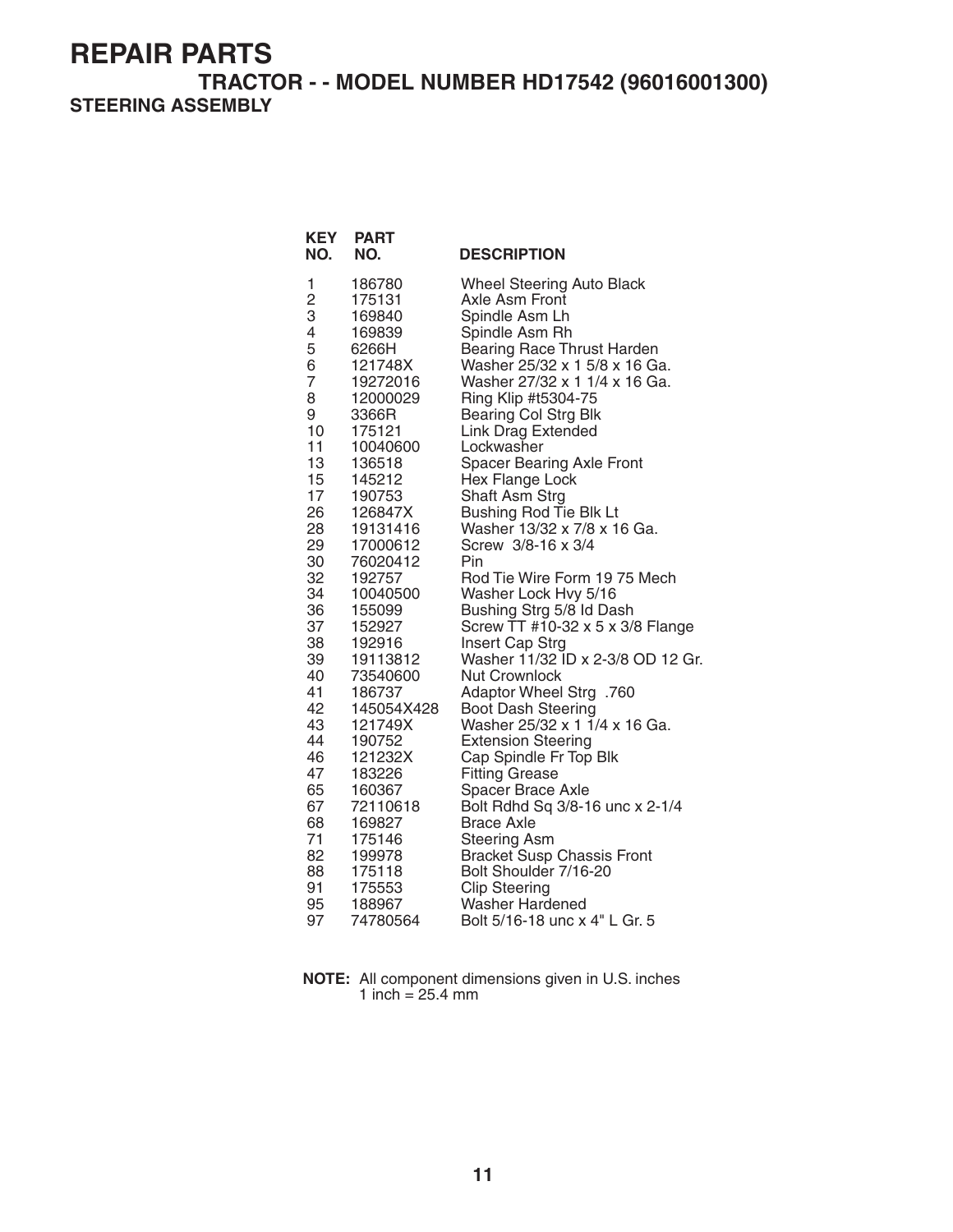**TRACTOR - - MODEL NUMBER HD17542 (96016001300)**

#### **ENGINE**



| <b>KEY</b><br>NO. | <b>PART</b><br>NO. | <b>DESCRIPTION</b>             |
|-------------------|--------------------|--------------------------------|
| 1                 | 170551             | Control Throttle / Choke Flag  |
| 2                 | 17720408           | Screw Hex Thd Cut 1/4-20 x 1/2 |
| 3                 |                    | Engine Briggs Model 31C707     |
|                   |                    | (Order Parts From Engine Manu- |
|                   |                    | facturer)                      |
| 4                 | 137352             | Muffler Exhaust B&S Lt         |
| 13                | 165291             | Gasket 1 313 Id Tin Plated     |
| 14                | 148456             | <b>Tube Drain Oil Easy</b>     |
| 23                | 169837             | Shield Browning/Debris Guard   |
| 29                | 137180             | <b>Arrestor Spark</b>          |
| 31                | 187750             | Tank Fuel 1 25 Fr              |
| 32                | 197725             | Cap Asm Fuel                   |
| 33                | 123487X            | Clamp Hose Blk                 |
|                   |                    |                                |

| <b>KEY</b><br>NO. | <b>PART</b><br>NO. | <b>DESCRIPTION</b>               |
|-------------------|--------------------|----------------------------------|
| 37                | 401137             | Line Fuel 20"                    |
| 38                | 181654             | Plug Drain Oil Easy              |
| 40                | 124028X            | Bushing Snap Nyl Blk Fuel Line   |
| 44                | 17670412           | Screw Hexwsh Thdrol 1/4-20 x 3/4 |
| 45                | 17000612           | Screw Hex Wsh Thdrol 3/8-16      |
| 46                | 19091416           | Washer 9/32 X 7/8 X 16 Ga.       |
| 62                | 10010500           | Washer Split                     |
| 72                | 192334             | Screw Socket Head 5/16-18 x .75  |
| 78                | 17060620           | Screw Thdrol 3/8-16 x 1-1/4      |
| 81                | 73510400           | Nut Keps Hex 1/4-20 unc          |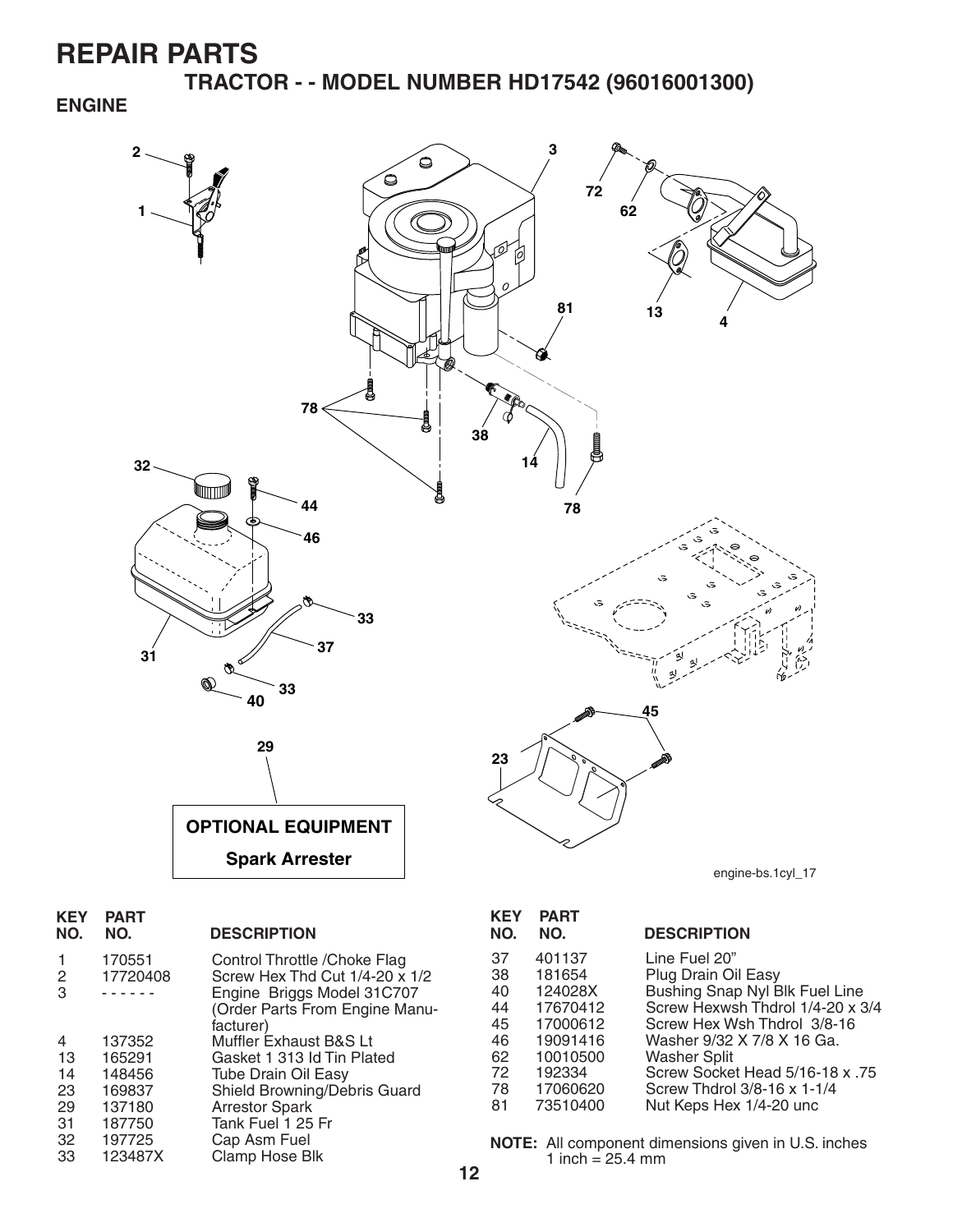**TRACTOR - - MODEL NUMBER HD17542 (96016001300) SEAT ASSEMBLY**



| <b>KEY</b><br>NO.       | <b>PART</b><br>NO. | <b>DESCRIPTION</b>                                               | <b>KEY</b><br>NO. | <b>PART</b><br>NO. | <b>DESCRIPTION</b>                                         |
|-------------------------|--------------------|------------------------------------------------------------------|-------------------|--------------------|------------------------------------------------------------|
|                         | 188712             | Seat                                                             | 14                | 72050412           | Bolt Rdhd Sht Nk 1/4-20 x 1-1/2                            |
| $\overline{2}$          | 140551             | Bracket Pnt Pivot Seat (blk)                                     | 15                | 134300             | Spacer Split 28 x 96 Yel Zinc                              |
| 3                       | 71110616           | <b>Bolt</b>                                                      | 16                | 121250X            | Spring Cprsn 1 27 Blk Pnt                                  |
| 4                       | 19131610           | Washer 13/32 x 1 x 10 Ga.                                        | 17                | 123976X            | Nut Lock 1/4 Lge Flg Gr. 5 Zinc                            |
| 5                       | 145006             | Clip Push-In Hinged                                              | 21                | 171852             | Bolt Shoulder 5/16-18 unc Blkz-2A                          |
| 6                       | 73800600           | Nut                                                              | 22                | 73800500           | Nut.                                                       |
| $\overline{7}$          | 124181X            | Spring Seat Cprsn 2 250 Blk Zi                                   | 23                | 71110814           | <b>Bolt Hex Black</b>                                      |
| 8                       | 17000616           | Screw 3/8-16 x 1.5                                               | 24                | 19171912           | Washer 17/32 x 1-3/16 x 12 Ga.                             |
| 9                       | 19131614           | Washer 13/32 x 1 x 14 Ga.                                        | 25                | 127018X            | Bolt Shoulder 5/16-18 x 62                                 |
| 10                      | 195530             | Pan Pnt Seat (blk)                                               | 26                | 10040800           | Lockwasher                                                 |
| $12 \overline{ }$<br>13 | 174648<br>121248X  | <b>Bracket Pnt Mounting Switch</b><br>Bushing Snap Blk Nyl 50 ld |                   | 1 inch = $25.4$ mm | <b>NOTE:</b> All component dimensions given in U.S. inches |

**13**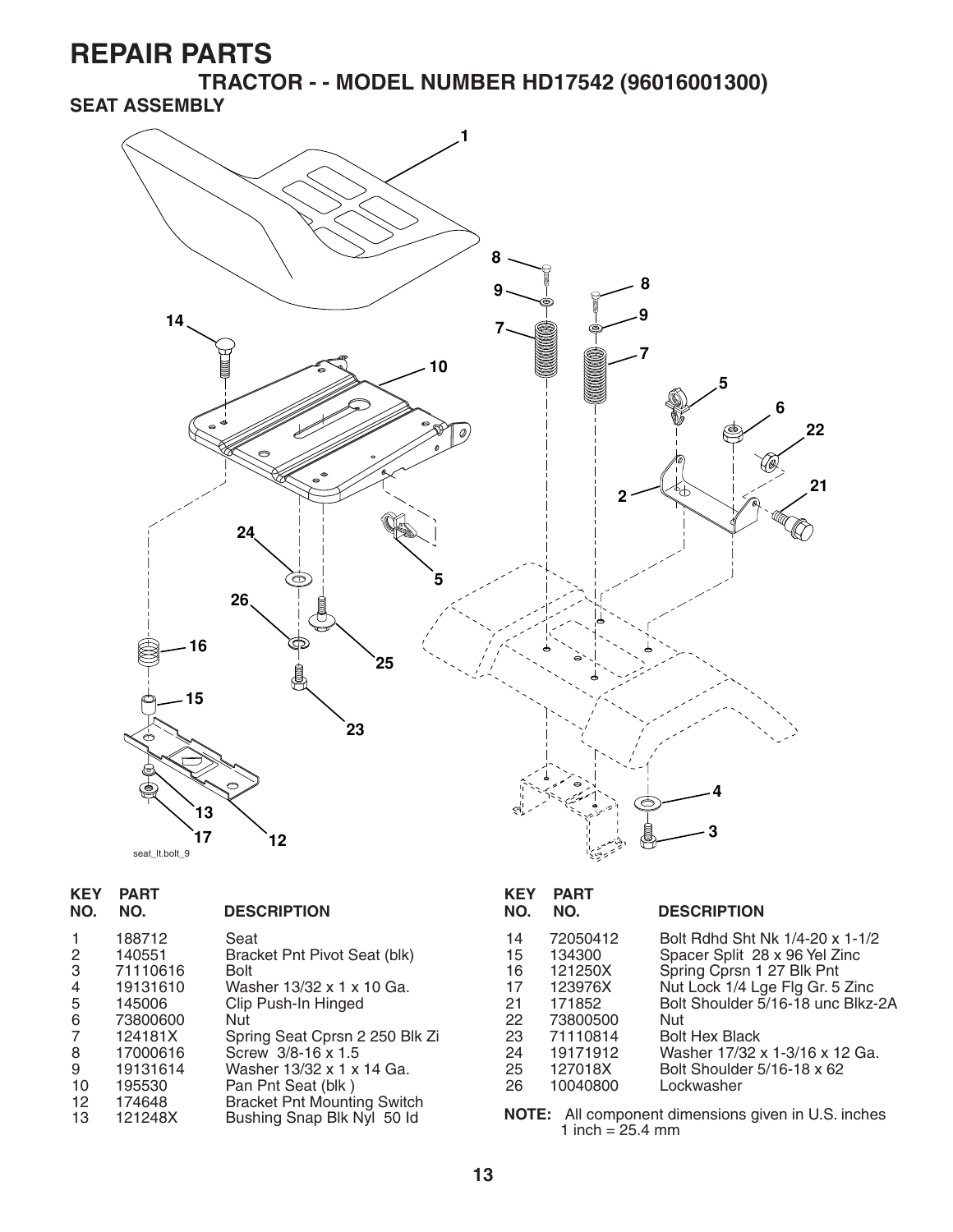**TRACTOR - - MODEL NUMBER HD17542 (96016001300) MOWER DECK**

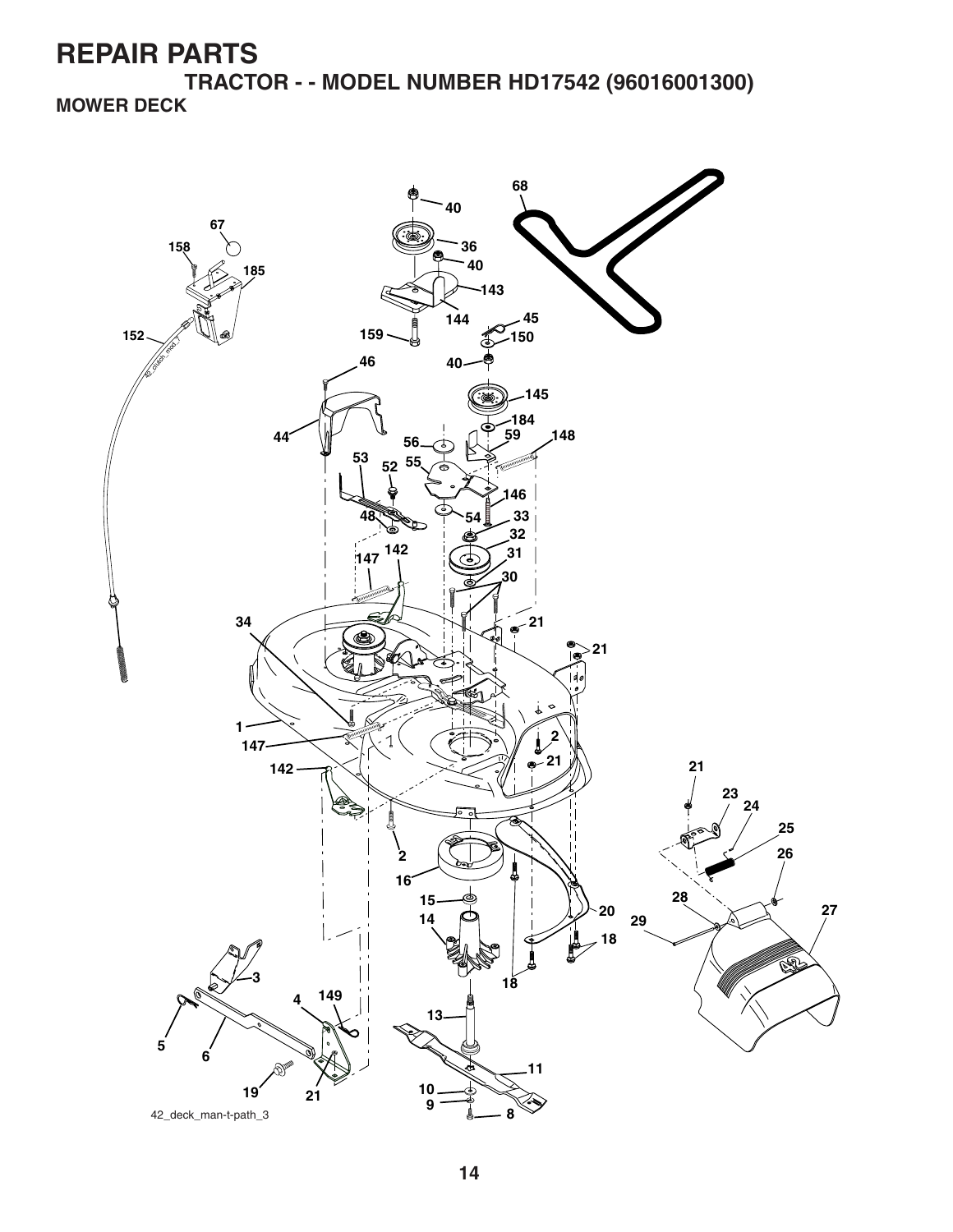34 72110612

#### **TRACTOR - - MODEL NUMBER HD17542 (96016001300) MOWER DECK**

| <b>KEY</b><br>NO. | <b>PART</b><br>NO. | <b>DESCRIPTION</b>                   | <b>KEY</b><br>NO. | <b>PART</b><br>NO.        | <b>DESCRIPTION</b>                                 |
|-------------------|--------------------|--------------------------------------|-------------------|---------------------------|----------------------------------------------------|
| 1                 | 165892             | Mower Deck Assembly, 42"             | 36                | 131494                    | Pulley, Idler, Flat                                |
| 2                 | 72140506           | <b>Bolt</b>                          | 40                | 73900600                  | Nut                                                |
| 3                 | 138017             | Bracket Asm Fr. Sway Bar 3/42        | 44                | 140088                    | Guard, Mandrel, LH                                 |
| 4                 | 165460             | Bracket Asm Deck 42" Sway Bar        | 45                | 4497H                     | Retainer                                           |
| 5                 | 4939M              | <b>Retainer Spring</b>               | 46                | 137729                    | Screw, Thdrol 1/4-20 x 5/8 T                       |
| 6                 | 178024             | <b>Bar Sway Deck</b>                 | 48                | 133944                    | Washer, Hardened                                   |
| 8                 | 850857             | Bolt 3/8-24 x 25 Gr. 8 patched       | 52                | 139888                    | Bolt, Shoulder 5/16-18 unc                         |
| 9                 | 10030600           | Washer, Lock                         | 53                | 184907                    | Arm Assembly, Pad, Brake                           |
| 10                | 140296             | Washer, Hardened                     | 54                | 178515                    | Washer, Hardened                                   |
|                   |                    | (The following blades are available) | 55                | 155046                    | Arm, Idler                                         |
| 11                | 138971             | Blade, 42" Hi-Lift                   | 56                | 165723                    | Spacer, Retainer                                   |
|                   |                    | (For bagging or discharging)         | 59                | 141043                    | <b>Guard TUV Idler</b>                             |
| - -               | 134149             | Blade, 42" Mulching Std              | 67                | 106932X                   | Knob                                               |
|                   |                    | (For mulching mowers only)           | 68                | 144959                    | V-Belt, 42" Mower                                  |
| - -               | 139775             | Blade, 42" Mulching Premium          | 142               | 165890                    | Arm Spring Brake Mower                             |
|                   |                    | (For better wear when mulching       | 143               | 157109                    | Bracket Arm Idler 42"                              |
| 13                | 137645             | Shaft Assembly, Mandrel, Vented      | 144               | 158634                    | Keeper Belt 42" Clutch Cable                       |
| 14                | 128774             | Housing, Mandrel, Vented             | 145               | 165888                    | <b>Pulley Idler Flat</b>                           |
| 15                | 110485X            | Bearing, Ball, Mandrel               | 146               | 171977                    | <b>Bolt Carriage Idler</b>                         |
| 16                | 174493             | Stripper, Mandrel Deck               | 147               | 131335                    | <b>Spring Extension</b>                            |
| 18                | 72140505           | Bolt, Carriage 5/16-18 x 5/8         | 148               | 169022                    | Spring Return Idler                                |
| 19                | 132827             | Bolt, Shoulder                       | 149               | 165898                    | <b>Retainer Spring Yellow</b>                      |
| 20                | 159770             | Baffle, Vortex                       | 150               | 19091210                  | Washer 9/32 x 3/4 x 10 Ga.                         |
| 21                | 73680500           | Nut                                  | 152               | 169676                    | Clutch Cable 42"                                   |
| 23                | 177563             | Bracket, Deflector Mower 42"         | 158               | 17720408                  | Screw Hex Thd Cut 1/4-20 x 1/2                     |
| 24                | 105304X            | Cap, Sleeve 80 x 112 Blk Mower       | 159               | 72140614                  | Bolt Rdhd Sqn 3/8-16 unc x 1-3/4                   |
| 25                | 123713X            | Spring, Torsion, Deflector 2 52      | 184               | 19131410                  | Washer 13/32 x 7/8 x 10 Ga.                        |
| 26                | 110452X            | Nut, Push Phos & Oil                 | 185               | 188234                    | Head Asm Cable Clutch                              |
| 27                | 130968X428         | Shield, Deflector 42" Blk            | $ -$              | 130794                    | Mandrel Assembly (Includes                         |
| 28                | 19111016           | Washer 11/32 x 5/8 x 16 Ga.          |                   |                           | Housing, Shaft and Shaft Hard-                     |
| 29                | 131491             | Rod, Hinge 42" 6 75 W/G              |                   |                           | ware Only-Pulley Not Included)                     |
| 30                | 173984             | Screw Thdrol Washer Head             | - -               | 171639                    | Replacement Mower, Complete                        |
| 31                | 187690             | Washer, Spacer Mower Vented          |                   |                           |                                                    |
| 32                | 153535             | Pulley, Mandrel                      |                   |                           | NOTE: All component dimensions given in U.S. inche |
| 33                | 400234             | Nut, Toplock Flange                  |                   | $1$ inch $-$ 05 $\ell$ mm |                                                    |